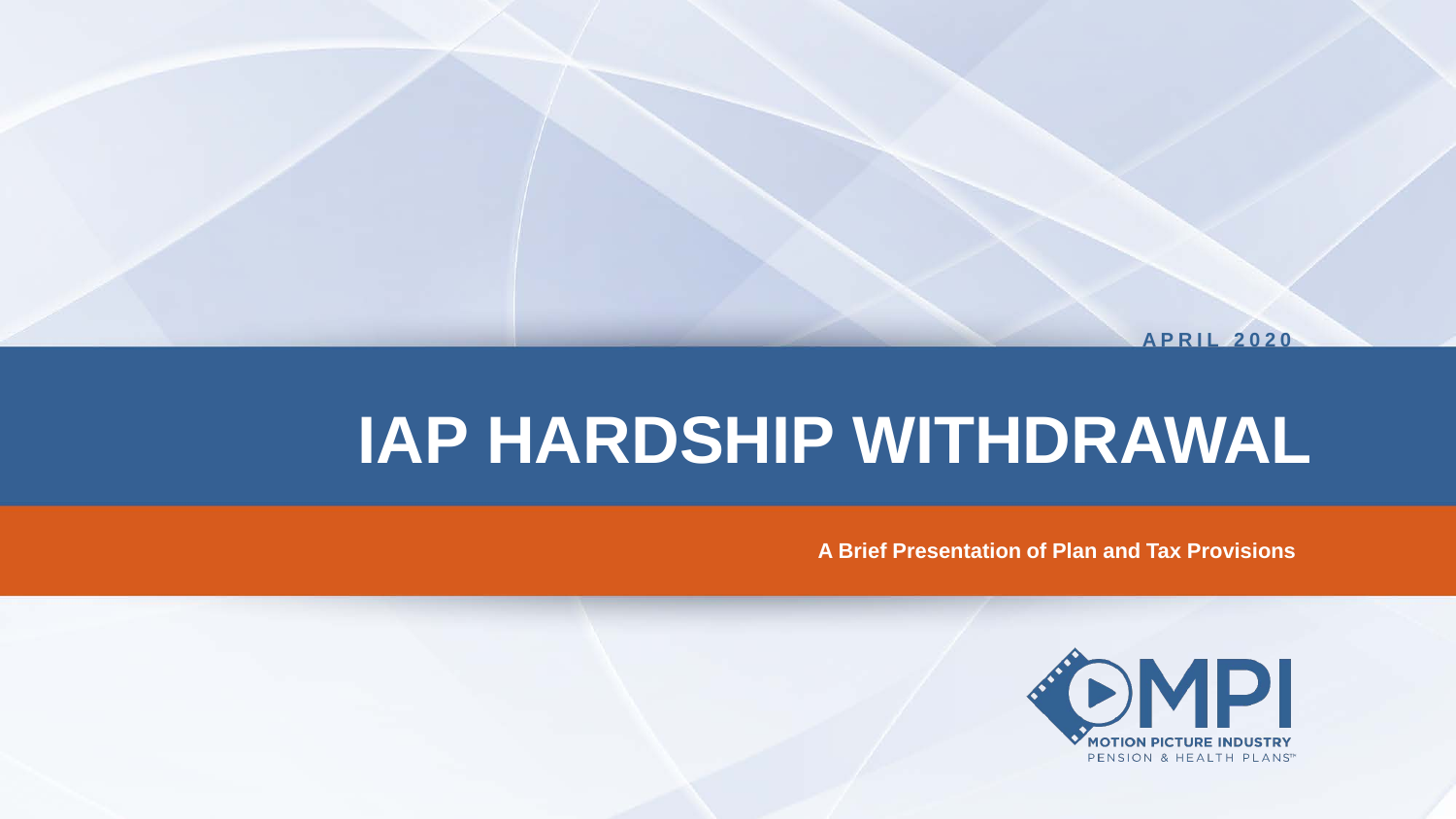#### COVID-19 IAP HARDSHIP WITHDRAWAL: **GENERAL DISCLAIMER**



# **This Is A Brief Summary**

- $\triangleright$  The information presented here is general, high level and educational in nature.
- ▶ The Trust Document and the Summary Plan Description (SPD) for the Individual Account Plan (IAP or "Plan") include the complete set of Plan rules.
- $\triangleright$  In case of any inadvertent errors in this presentation, the rules in the Plan's Trust Document and SPD will govern.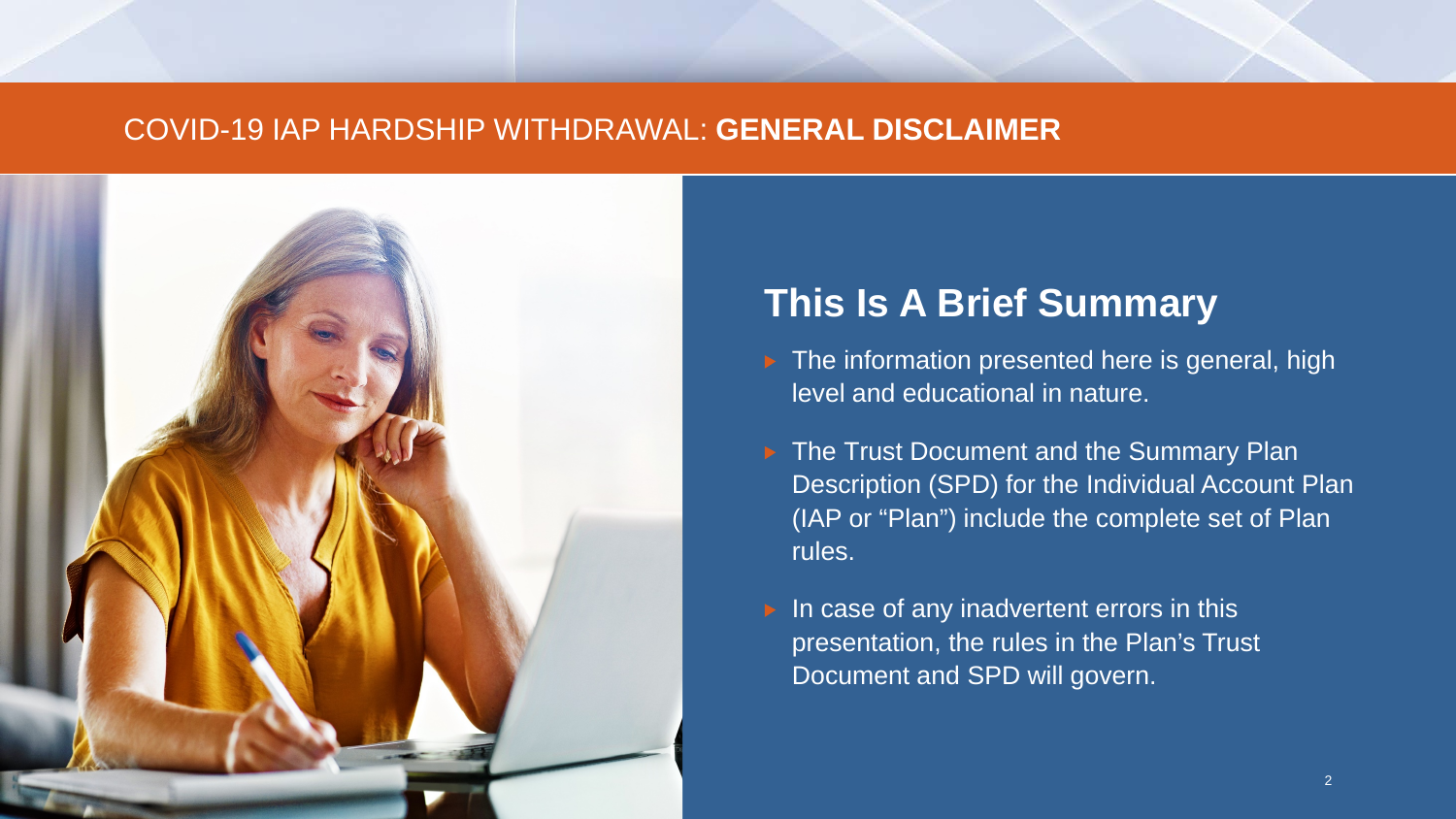# THE INDIVIDUAL ACCOUNT PLAN **VS.**

## **THE PENSION PLAN**

| <b>FEATURE</b>                      | <b>INDIVIDUAL ACCOUNT PLAN</b>                                   | <b>PENSION PLAN</b>                                                                                                            |  |  |
|-------------------------------------|------------------------------------------------------------------|--------------------------------------------------------------------------------------------------------------------------------|--|--|
| <b>Contributions</b>                | <b>Based on Dollar Amount of</b><br><b>Wages Earned</b>          | <b>Based on Number of Hours</b><br><b>Worked</b>                                                                               |  |  |
| <b>Vesting</b>                      | 1 Qualified Year (400+ Hours)                                    | 5 Qualified Years                                                                                                              |  |  |
| <b>Benefit Payment</b>              | <b>Lump Sum (typical) and Monthly</b><br><b>Annuity Option</b>   | <b>Monthly Annuity</b><br>Only                                                                                                 |  |  |
| <b>Benefit Amount</b>               | <b>Employer Contribution +</b><br><b>Investment Gains/Losses</b> | Hours Worked x Hourly Benefit<br>Rate<br>(Reductions and increases based on age<br>at retirement and survivor benefit options) |  |  |
| <b>Hardship Withdrawal Allowed?</b> | Yes, for COVID-19 only.                                          | No, not allowed.                                                                                                               |  |  |
| <b>Reduces Retirement Benefit?</b>  | Yes, will be impacted                                            | No impact on Pension                                                                                                           |  |  |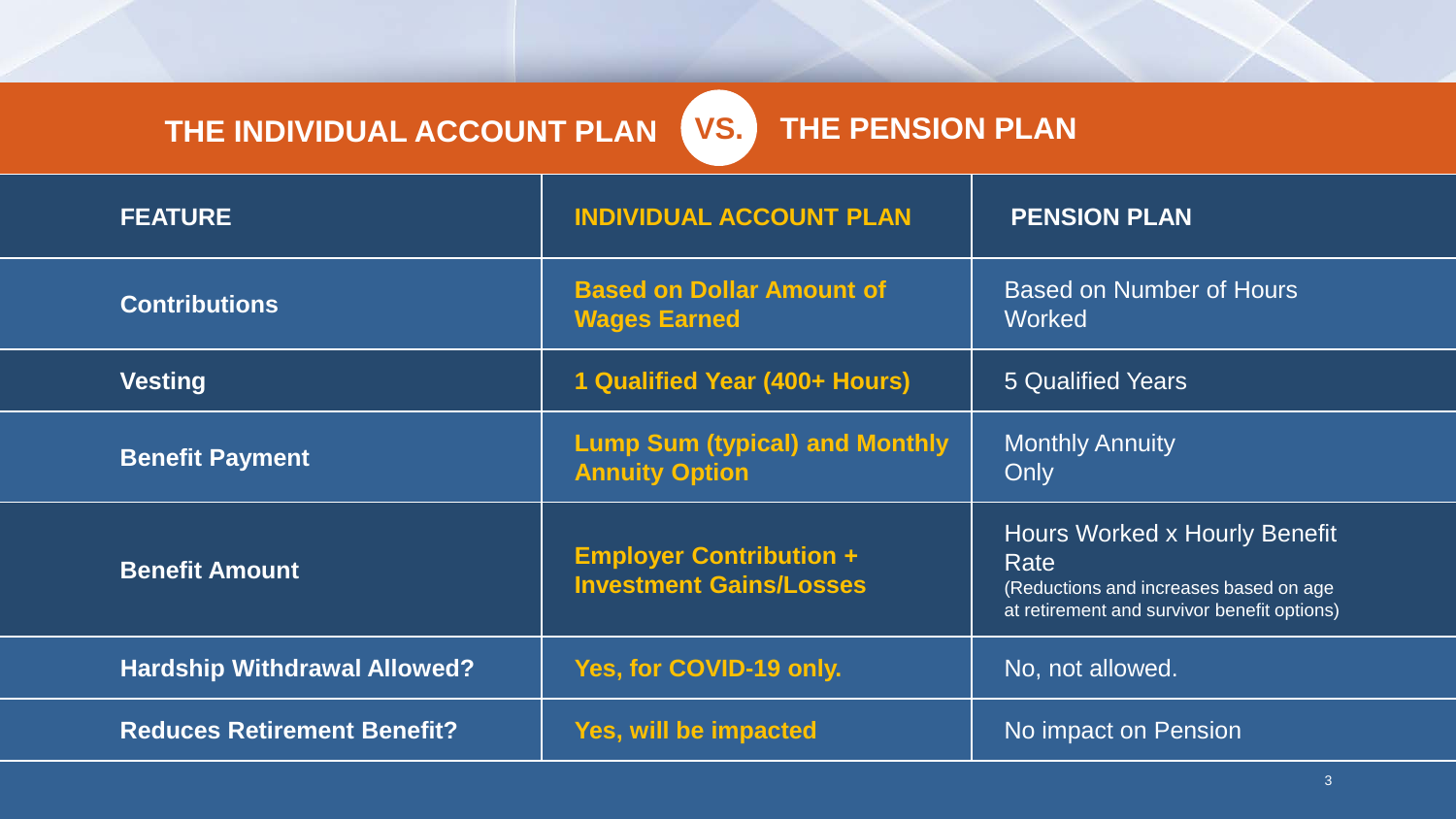### COVID-19 IAP HARDSHIP WITHDRAWAL: **INTRODUCTION**

| What is it?                          | One-time hardship withdrawal from the IAP due to adverse financial<br>consequences from the Coronavirus Pandemic |  |  |
|--------------------------------------|------------------------------------------------------------------------------------------------------------------|--|--|
| How much can be withdrawn?           | Any amount of \$200 or more; up to 20% of 2018 account balance or<br>\$20,000 maximum (whichever is less)        |  |  |
| Is it a loan?                        | It is not a loan; payback option at no interest within three years                                               |  |  |
| Is a rollover allowed?               | Cash distribution only; rollover is not allowed                                                                  |  |  |
| Who is eligible?                     | Anyone who is vested in the IAP                                                                                  |  |  |
| When can you apply?                  | May 1, 2020 - July 31, 2020 (only)                                                                               |  |  |
| Is the withdrawal taxed?             | Tax withholding is optional; able to spread taxes over three years                                               |  |  |
| <b>Penalty for early withdrawal?</b> | No "10% Early Withdrawal Penalty" from IRS                                                                       |  |  |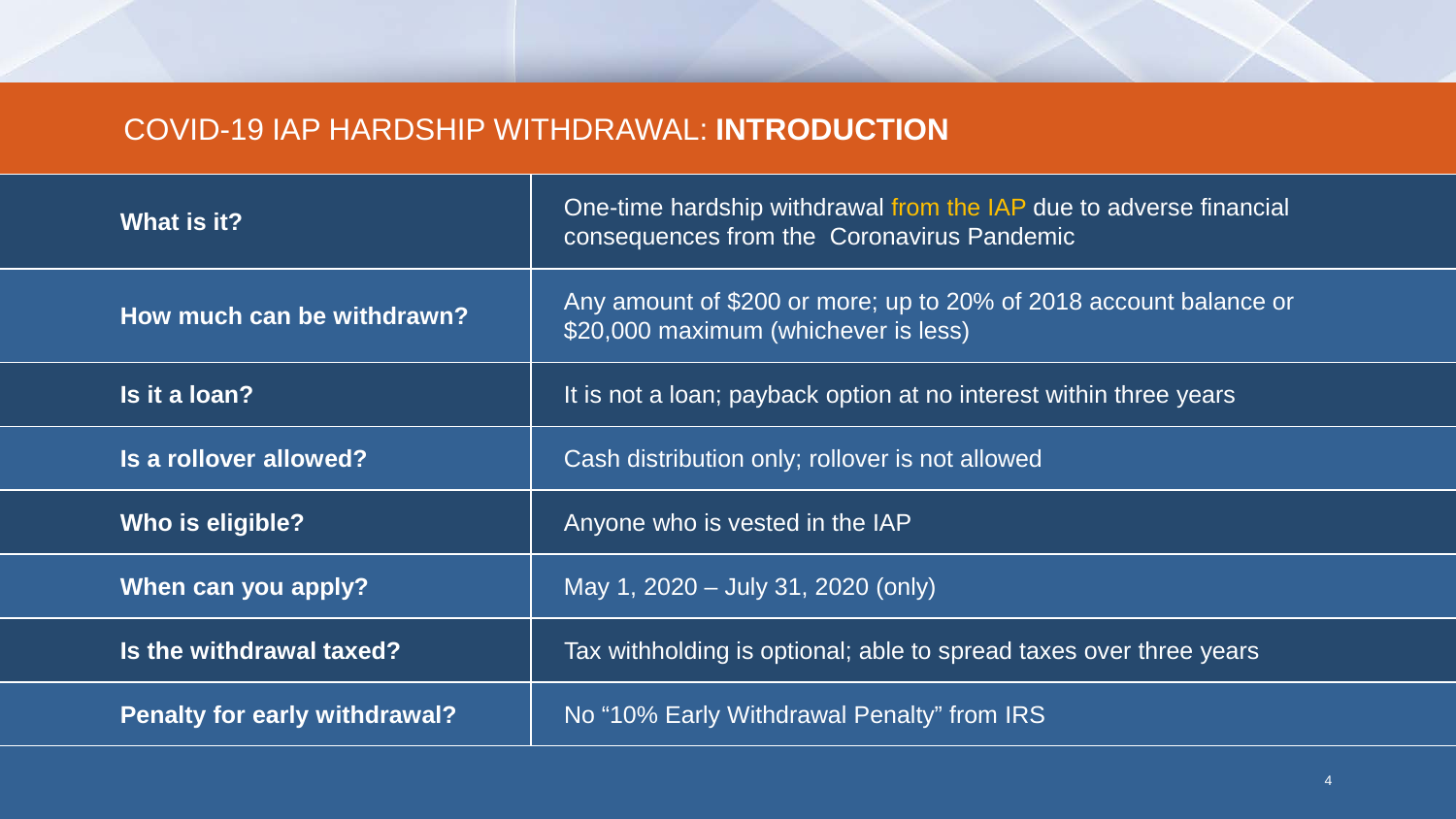#### COVID-19 IAP HARDSHIP WITHDRAWAL: **QUALIFICATIONS**

# **COVID-19 Certification (Required by Law)**

**Participants must attest/self-certify they meet one of the hardship requirements:**



I, my spouse, or my dependent is **diagnosed** with the virus SARS–CoV–2 or with coronavirus disease 2019 (COVID–19) by a test approved by the Centers for Disease Control and Prevention.

#### **OR**



I am experiencing **adverse financial consequences** as a result of being quarantined, being furloughed or laid off or having work hours reduced due to such virus or disease, being unable to work due to lack of child care due to such virus or disease, closing or reducing hours of a business owned or operated by the individual due to such virus or disease.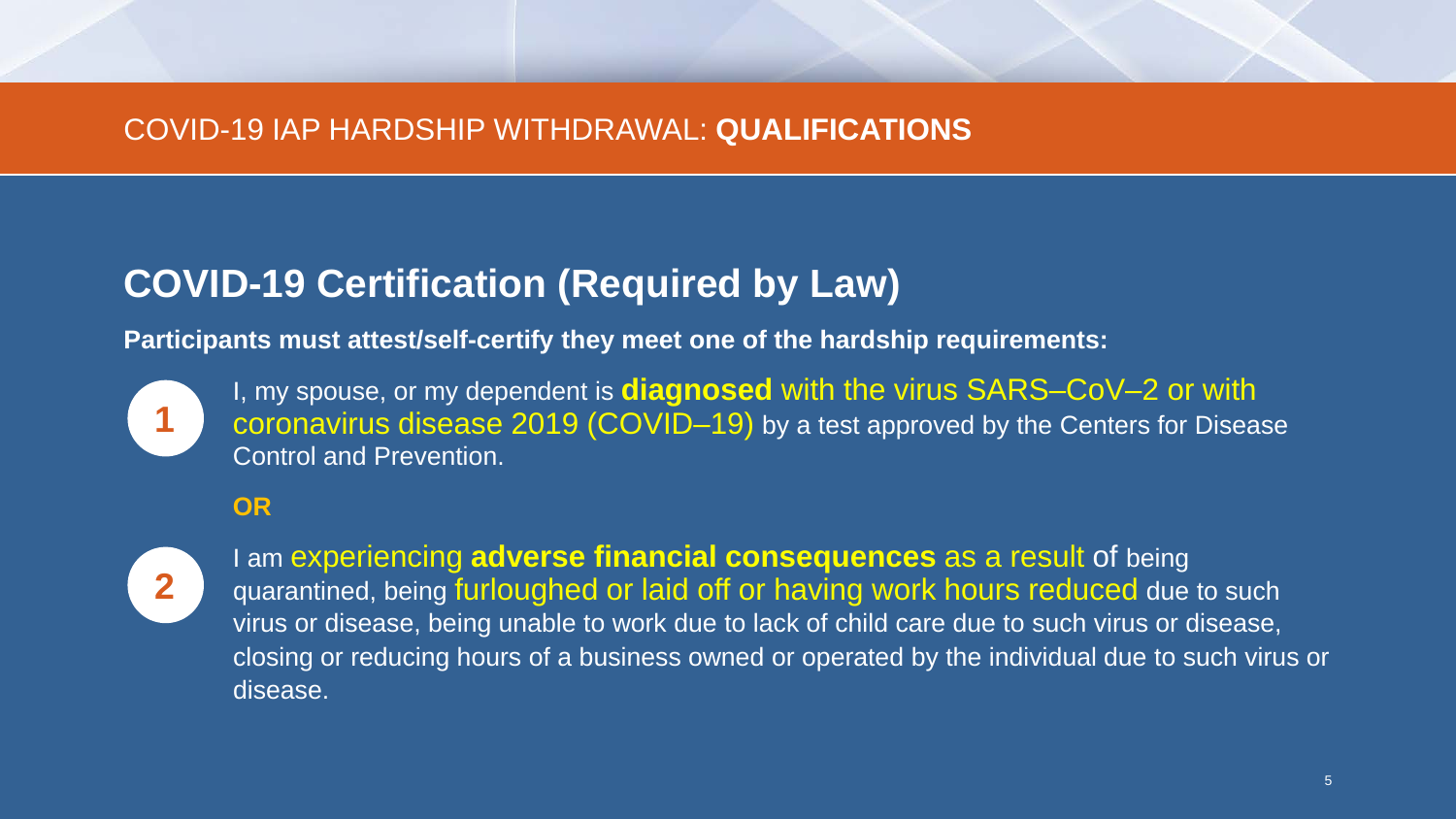#### COVID-19 IAP HARDSHIP WITHDRAWAL: **ONLINE APPLICATION PROCESS**

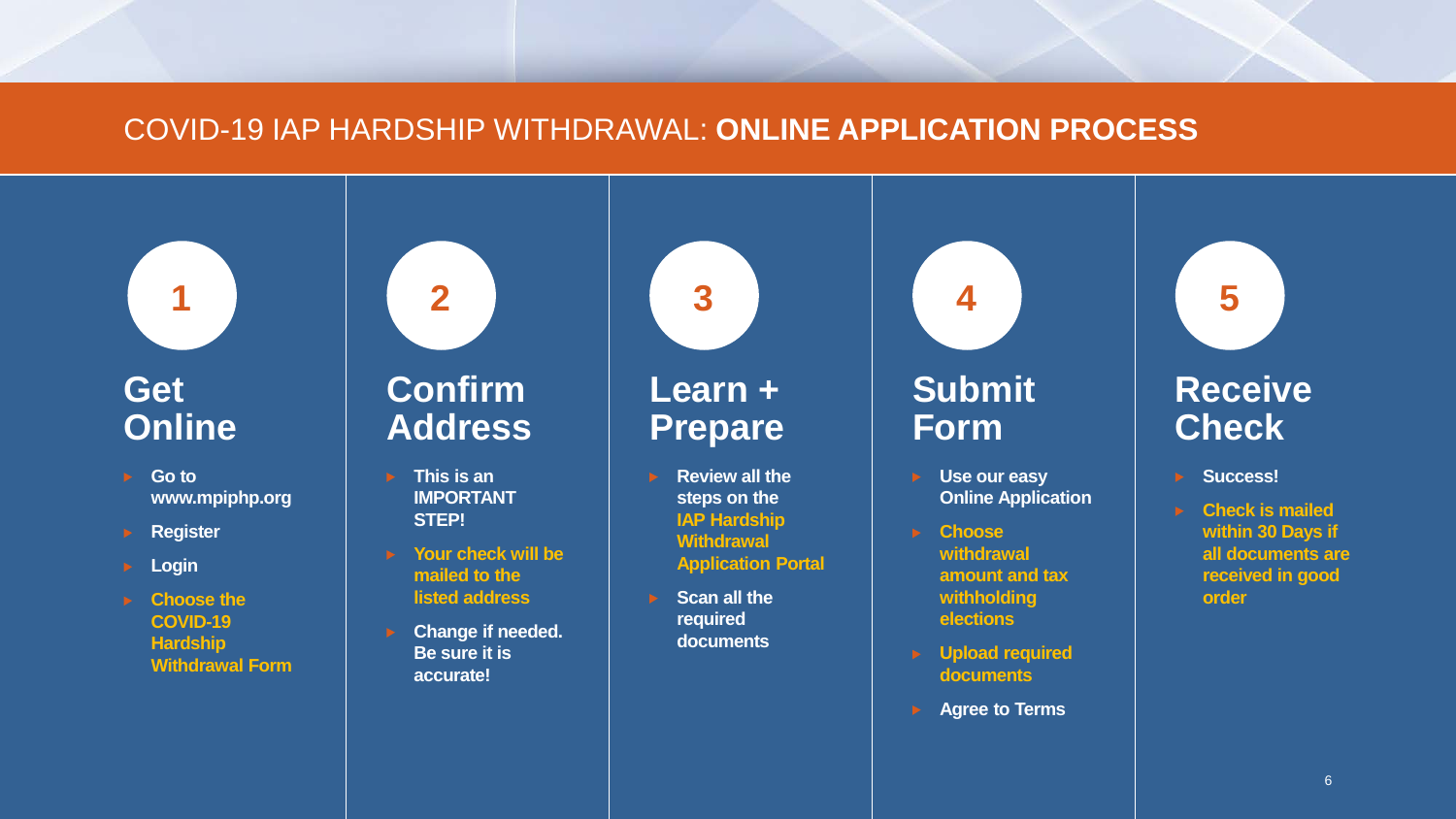#### COVID-19 IAP HARDSHIP WITHDRAWAL: **REQUIRED DOCUMENTS**

**The following documents are required to be submitted electronically online**

#### **If single, you must provide:**

An electronic copy (scan or photo) of your personal ID: current (unexpired) government issued document such as driver's license, Passport, U.S. Permanent Resident Card, or U.S. Naturalization Certificate

#### **If married, you must provide:**

- An electronic copy (scan or photo) of your personal ID
- An electronic copy (scan or photo) of your spouse's ID (must be a "signature ID")
- An electronic copy of signed spouse's consent (provided online to download)



**! Look for "UPLOAD" buttons during the application process to submit documents in order**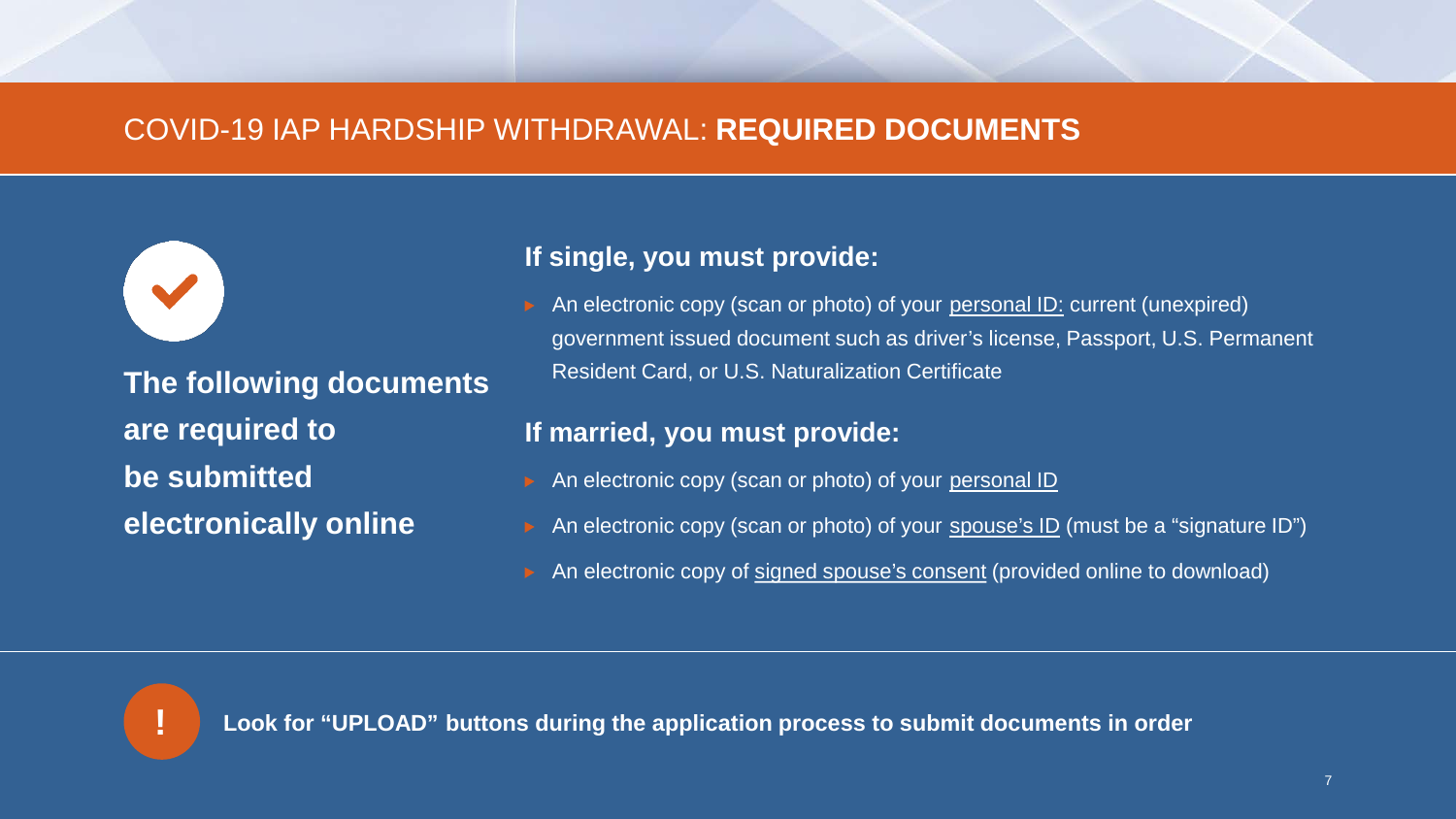#### TAX GROSS-UP: **HOW IT WORKS**



**1**

- **Confirm your 2018 IAP Balance**
- **Calculate how much you need to withdraw from the IAP account**



- **Make your tax withholding elections**
	- **Choose from 0%, 10% or 20%**



- **MPI will subtract your requested withdrawal amount from IAP account**
- **If tax withholding amounts have been elected, those amounts will ALSO be deducted from IAP Account**



**4**

**IAP Hardship Withdrawal Check is mailed to you**

**Tax Sent**

**5**

**Tax withholding amounts are forwarded to IRS and California, if those elections have been made**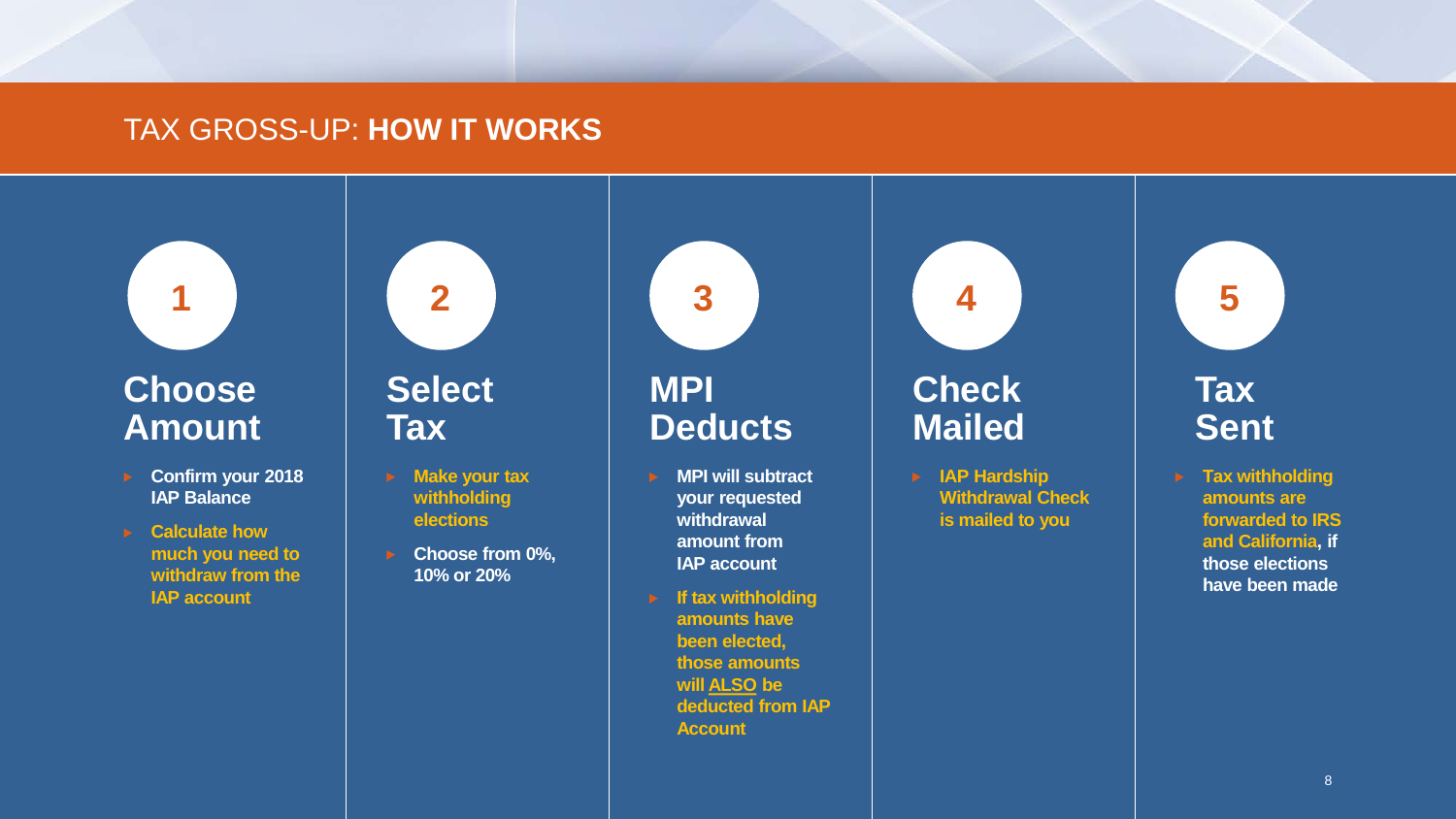#### TAX GROSS UP: **IAP HARDSHIP WITHDRAWAL CHECK EXAMPLES**

## **Participant A: Requested check amount of \$10,000**

- **How much will be deducted** from the IAP account in total, including taxes, in the different tax withholding scenarios?
- **Online calculator** on the MPI website determines the amounts as follows:

| <b>AMOUNTS</b>                               | <b>20% Fed</b><br>2% CA | <b>20% Fed</b><br>0 CA | <b>10% Fed</b><br><b>1% CA</b> | <b>10% Fed</b><br>0 CA | <b>No Tax</b><br>Withholding |  |
|----------------------------------------------|-------------------------|------------------------|--------------------------------|------------------------|------------------------------|--|
| <b>Total IAP Distribution Amount</b>         | \$12,820.51             | \$12,500.00            | \$11,235.95                    | \$11,111.11            | \$10,000.00                  |  |
| <b>Less Federal Tax Withholding</b>          | $-2,564.10$             | $-2,500.00$            | $-1,123.59$                    | $-1,111.11$            | $-0$                         |  |
| <b>Less California State Tax Withholding</b> | $-256.41$               | $-0$                   | $-112.36$                      | $-0$                   | $-0$                         |  |
| <b>Amount of Hardship Check</b>              | $= $10,000.00$          | $= $10,000.00$         | $= $10,000.00$                 | $= $10,000.00$         | $=$ \$10,000.00              |  |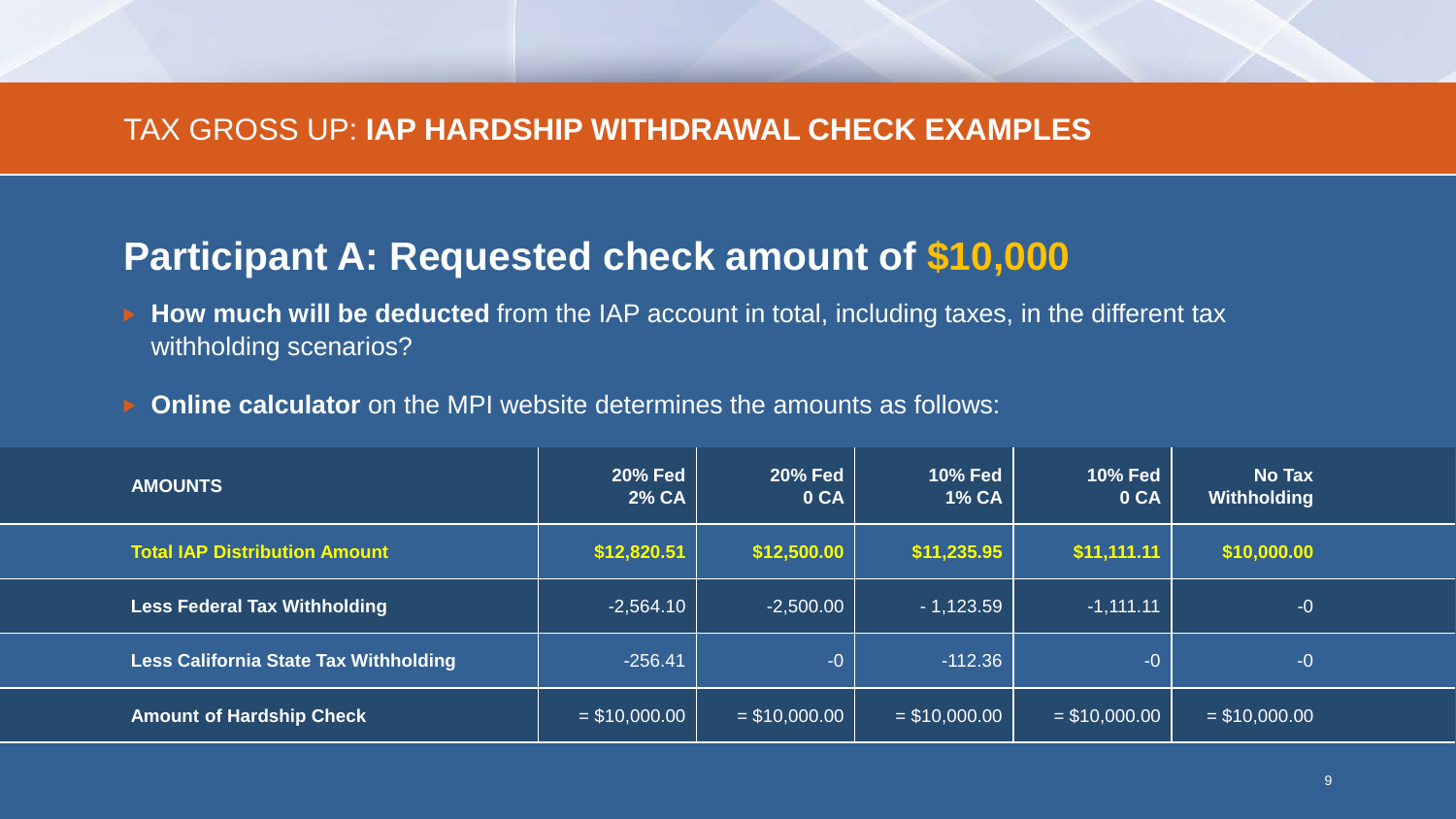#### TAX GROSS UP: **IAP HARDSHIP WITHDRAWAL CHECK EXAMPLES**

## **Participant B: Requested check amount of \$20,000**

- **How much will be deducted** from the IAP account in total, including taxes, in the different tax withholding scenarios?
- **Online calculator** on the MPI website determines the amounts as follows:

| <b>AMOUNTS</b>                               | <b>20% Fed</b><br>2% CA | <b>20% Fed</b><br>0 CA | <b>10% Fed</b><br><b>1% CA</b> | <b>10% Fed</b><br>0 CA | No Tax<br>Withholding |  |
|----------------------------------------------|-------------------------|------------------------|--------------------------------|------------------------|-----------------------|--|
| <b>Total IAP Distribution Amount</b>         | \$25,641.02             | \$25,000.00            | \$22,471.91                    | \$22,222.22            | \$20,000.00           |  |
| <b>Less Federal Tax Withholding</b>          | $-5,128.20$             | $-5,000.00$            | $-2,247.19$                    | $-2,222.22$            | $-0$                  |  |
| <b>Less California State Tax Withholding</b> | $-512.82$               | $-0$                   | $-224.72$                      | $-0$                   | $-0$                  |  |
| <b>Amount of Hardship Check</b>              | $=$ \$20,000.00         | $= $20,000.00$         | $=$ \$20,000.00                | $= $20,000.00$         | $=$ \$20,000.00       |  |